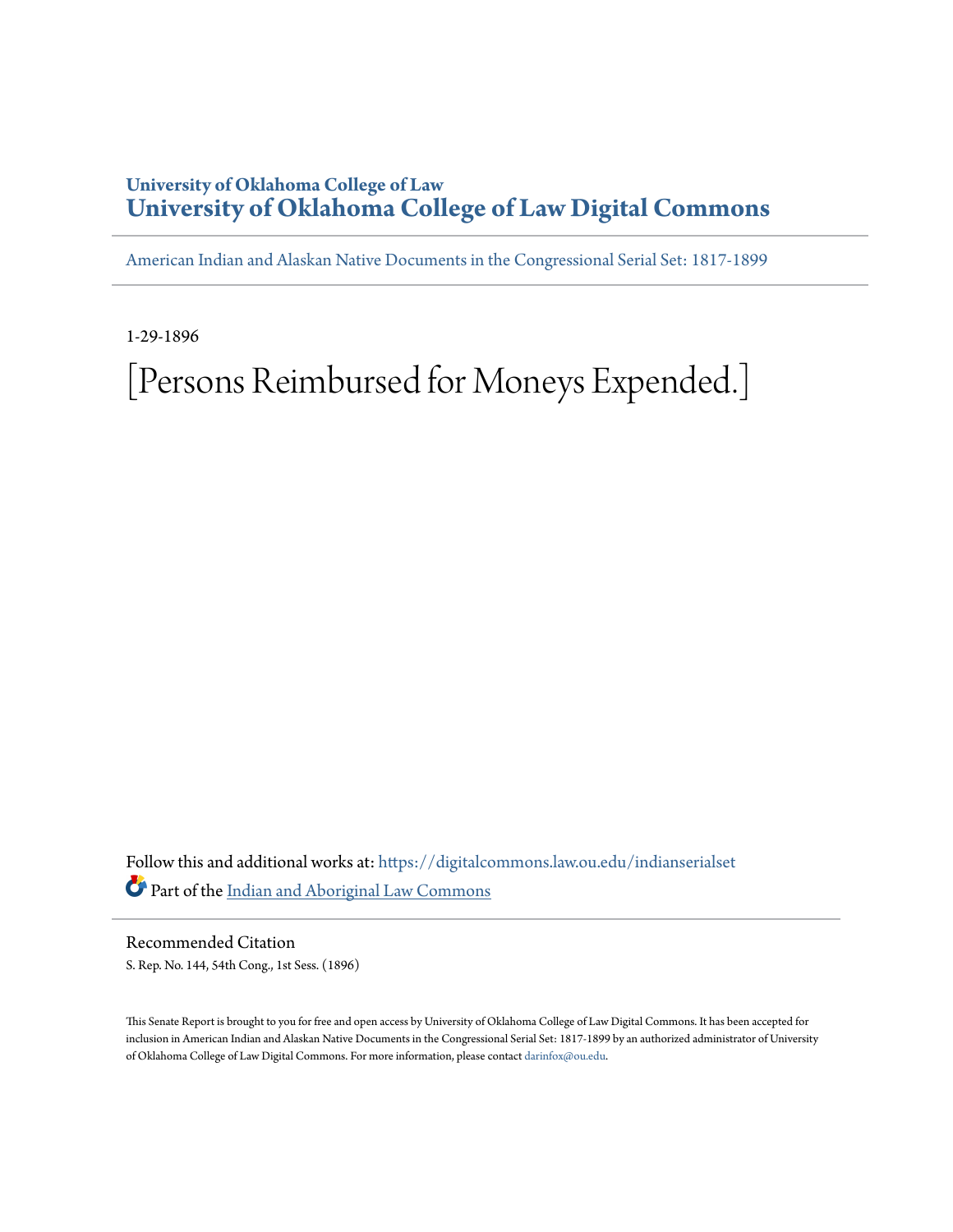SENATE.

### IN THE SENATE OF THE UNITED STATES.

#### **JANUARY** 29, 1896.-0rdered to **be printed.**

**Mr. STEWART, from the Committee on Claims, submitted the following** 

## REPORT:

**"[To** accompany S. 5.]

The Committee on Olaims, to whom was referred the bill (S. 5) referringtothe Treasury Department the claims of sundry persons for examination, adjustment, and report to Congress, have considered the same, and report as follows:

A bill relating to this subject has been favorably reported by your committee in the past four Congresses, and at each time passed the Senate. It has also been favorably reported in the House of Representatives, but failed of action. A thorough report upon the subject was made at the second session of the Fifty-third Congress, which report your committee adopts as a part of this report, and recommends the passage of the bill.

The report referred to is as follows:

[Senate Report No. 232, Fifty-third **Congress,** second session.]

The Committee on Olaims, to whom was referred the bill (S. 100) to reimburse certain persons who expended moneys and furnished services and supplies in repelling invasions and suppressing Indian hostilities within the Territorial limits of the present State of Nevada, having had the same under consideration, submit the following report:

A bill for the payment of a large portion of these claims passed the Senate in the Fiftieth, Fifty-first, and Fifty-second Congresses, and was reported favorably to the House of Representatives in the same Oongresses.

The nature and character of the claims are set forth in the report of the Senate Committee on Olaims of the Fiftieth Oongress, which is as follows: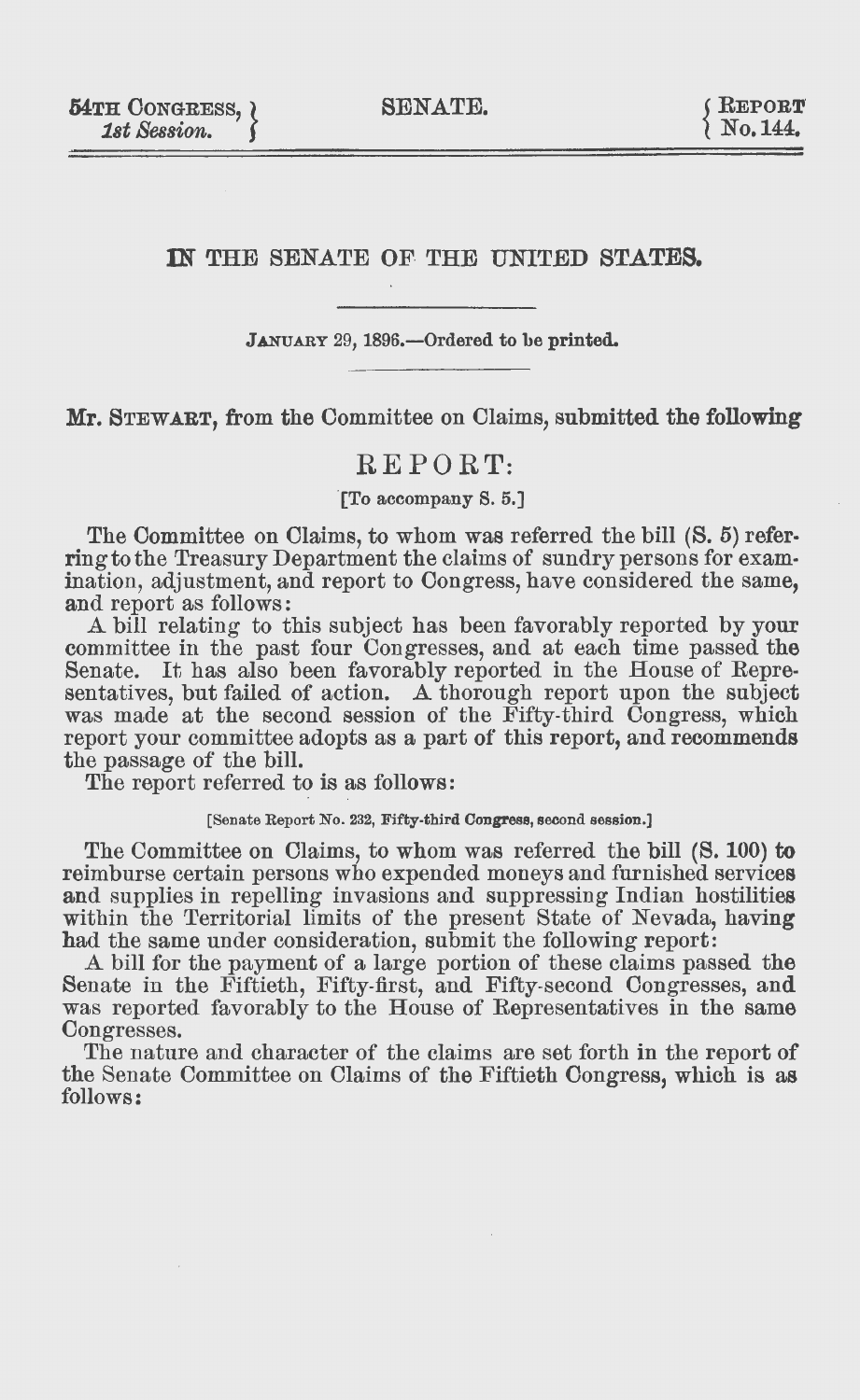Senate Report No 952, Fiftieth Congress, first session.

APRIL 16, 1888.-Ordered to be printed.

**Mr.** STEWART, from the Committee on Claims, submitted the following

# REPORT:

For accompany bill S. 2542.]

*The Oommittee on Claims, to whom was referred the bill (8.* 2542) *to re- imburse certain persons who expended moneys and furnished services and*  supplies in repelling invasions and suppressing Indian hostilities within the Territorial limits of the present State of Nevada, submit the follow*ing report:* 

The claims to be paid under the provisions of this bill are fifty-three in number, and aggregate in amount to \$29,144. The persons named in tbe bill furnished money, supplies, and services in the Indian war in 1860 in what was then western Utah, now Nevada.

The Comstock lode was discovered in 1859. During the winter of 1859-'60 a large number of miners crossed the Sierra Nevada Mount**ains** from California, attracted by the new mineral discoveries. The country previous to that time was very sparsely settled by farmers and stock-raisers. The Pah-Ute (or Piute) Indians, who occupied this region, were numerous and warlike. In the latter part of April, 1860, these Indians commenced hostilities against the whites by an attack on a neighborhood of settlers and stockmen residing on the Carson River, about 30 miles east of Virginia City, Nev. They killed several persons and drove off a large amount of stock.

Previous to the outbreak threats had been made by the Indians to massacre all the whites on the east side of the Sierra Nevada Mount**ains.** At the time of the outbreak the snow on the mountains was very deep, averaging from 10 to 20 feet, and at that season of the year was soft and impassable for teams. To protect the inhabitants and repel these Indians a company was organized in Carson City, consisting of 125 men, under the command of Maj. William Ormsby. They were Joined by a small company from the neighboring town of Genoa, and another from Virginia City. They proceeded to the place of the massacre, known as Williams' Ranch, and from there pursued the Indians to Truckee River, near Pyramid Lake, where a battle ensued, in which about sixty of the whites were killed, among whom were Major Ormsby, Henry Meredith, the law-partner of the writer of this report, and other prominent citizens. Others were wounded, and those that escaped with their lives returned to the settlements destitute of horses. and in **a**  pitiable condition.

Immediate]y after this event home guards were formed and a regular force of volunteers were enrolled and placed under the command of Col. John C. Hays. These volunteers were composed of soldiers, who enlisted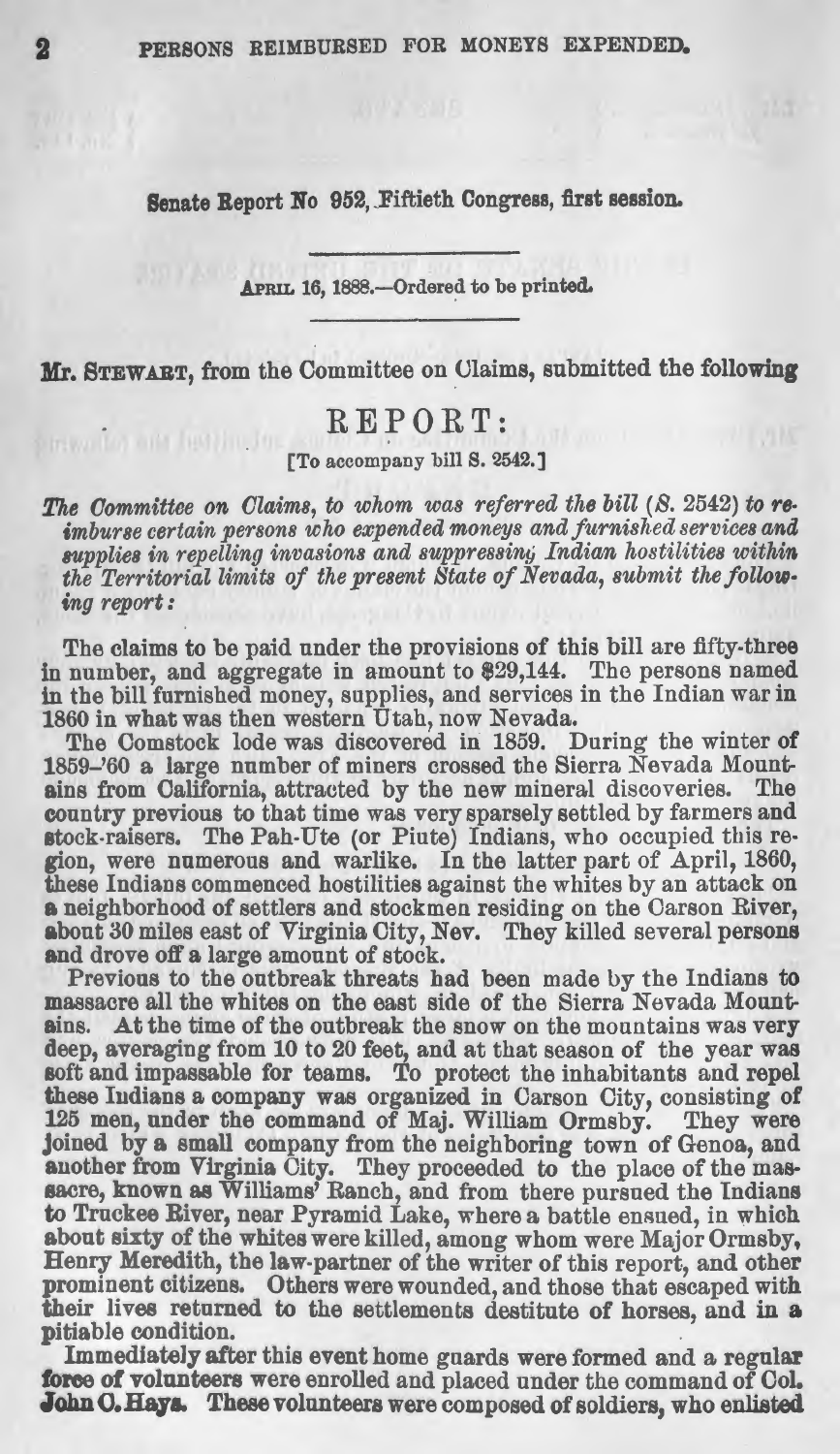in Nevada and several volunteer companies who crossed the mountains from California. A small company of United States soldiers, under command of Captain Stewart, of the regular Army, also crossed the mountains and co-operated with the forces under Colonel Hays. The combined force consisted of several hundred men, who were supplied with horses, provisions, etc., by the inhabitants of Nevada, assisted by contributions from California. This force moved against the Indians, but the Indians refused to give regular battle against so formidable an army; but after considerable irregular fighting and skirmishing for several days, in which a number of white men and a few Indians were killed, the Indians sued for peace, which was granted and has ever since been observed. The whites have had no trouble with these particular Indians since that time, but they have lived in peace together.

During the second expedition above mentioned Captain Storey, **a**  gentleman of great courage and popularity, was killed, and the county of Storey, in which Virginia City is situated, was given his name to commemorate his services, and the county of Ormsby, in which Carson City, the capital of the State, is located, was named after Major Ormsby.

A large amount of money and supplies were necessary for these expeditions. All the horses and mules in the country were freely surrendered for the use of the soldiers, and every citizen contributed money. food, or clothing to the extent of their means, or whatever else would be serviceable to the forces in the field. Contributions were also liber-<br>ally made from California.

On December 19, 1862, the legislative assembly of Nevada Territory passed the following memorial to Congress in relation to depredations committed by Indians in the Territory, and expenses incurred in the protection of settlements :

#### *To the honorable the Senate and House of Representatives of the Uaited States in Congrea,*   $as sembleed:$

Your memorialists, the governor and legislative assembly of the Territory of Nevada, respectfully represent that during the winter and spring of 1860 the Indians inhabiting what was at that time the western portion of Utah Territory, now organized as Nevada Territory, became hostile towards the white settlers, and that in consequence of the massacres being committed it became necessary, in order to save the settlements from annihilation, to employ not only the to the rescue; that this occurred at a time when the transportation of forage and provisions over the snows of the Sierra Nevadas was almost impossible. Supplies for the necessities of volunteers and others became exceedin the necessities of volunteers and others became exceedingly scarce, and rose to ex-<br>traordinary prices. Persons who had transported provisions at a great toil and ex-<br>pense ministered most generously to the wants of the tr has ever been made. Much of these supplies were accredited at the time, or soon after, by certificates from the officers of the expedition, or other evidences of indebtedness, the most regular and authentic that could be made under the circumstances existing at the time, but we believe as yet no provision has been made for the payment thereof, and the losses thus incurred fall with crushing weight on many worthy individuals, who were deprived of almost their entire su represent that numerous depredations were committed by the savages on the stock and other property of the settlers, in some instances almost entire herds being driven off. We know of no legal means of liquidating this indebtedness by our Territorial government, or indemnifying parties for losses thus sustained, and we would most earnestly petition your honorable body to appoint commissioners to examine claims **and** adjust the same.

On March 10, 1868, the writer of this report presented a, report of **a**  commission appointed by the State of Nevada to examine certain claims for Indian depredations, which was referred to the Committee on Claims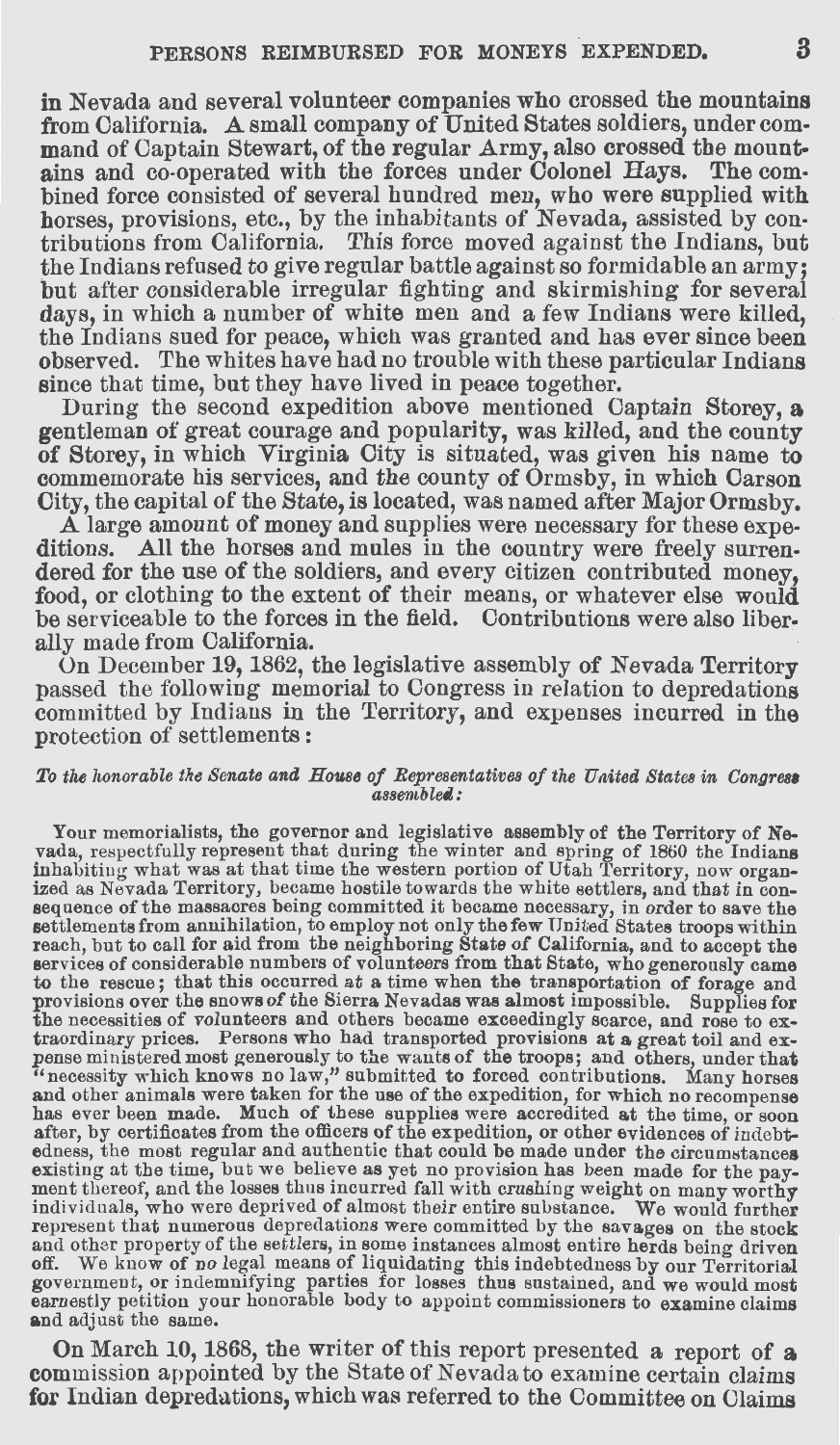**of** the Senate, but no action was taken thereon, and papers accompanying the report were lost or mislaid-at all events they can not now be found. On May 29, 1868, the writer of this introduced a joint resolution (S. 138) to appoint a board of examiners for claims against the United **States** in the State of Nevada, which was also referred to the Committee on Claims, and on June 18 of the same year an order was made, at the request of one of the members of the committee, discharging it from further consideration of the resolution.

On December 13, 1883, first session Forty-eighth Congress, the following bill was introduced for the payment of the claims now under consideration, and referred to the Committee on Military Affairs:

#### **(8. 657, Forty-eighth** Congress, **first** session.]

#### *A bill to authorize the Secretary of the Treasury to adjust and settle the expenses of Indian vars in Nevada.*

**Be it enacted by the Senate and House of Representatives of the United States of America in Congress assembled, That the Secretary of the Treasury be, and he is hereby, au**thorized and directed to adjust and settle, on just and equitable principles, all claims for services rendered or supplies furnished in any of the Indian wars in the Territory or in the State of Nevada by the people thereof, not heretofore provided for by law, including subsistence, forage, medical stores, clothing, transportation, and services of horses used therein, as well as for any other necessary and proper supplies furnished and expenditures made for the prosecution of said wars; and that on such adjustment the same shall be paid out of any money in the Treasury not otherwise appropriated.

It appears that the foregoing bill was referred by the committee to the Secretary of War, upon which he made a report stating that all the claims provided for in the bill could be adjusted and paid under existing laws, whereupon the Oommittee on Military Affairs made the following report:

[Senate Report No. 406, Forty-eighth Congress, first session.]

*The Committee on Military Affairs, to which was referred the bill (S. 657) to authorize the Secretary of the Treasury to adjust and settle the expenses of Indian wars in Nevada, re- spectfully submits the following report :* 

Attention is directed to the letter of the Secretary of War, dated January 26, 1884, **as** follows:

WAR DEPARTMENT,

*Washington City, January 26, 1884.* 

SIR: In response to so much of your communication of the 22d ultimo as requests information concerning Senate bill 657, "to authorize the Secretary of the Treasury to adjust and settle the expenses of Indian wars in Nevad your request was duly referred:

"The State of Nevada has filed in the office abstracts and vouchers for expenses incurred on account of raising volunteers for the United States to aid in suppressing the late rebellion amounting to \$349,697.49, and for expenses on account of her militia in the 'White Pine Indian war' of 1875, \$17,650.98. Also, expenses of her militia in the 'Elks Indian war' of 1878, amounting to \$4,654.64, presented under act of Constanting to \$4,654.64, presented under act of Constanting to \$4,654.64, presented under act of Constanting the set of the sent to your Depart

Secretary of War as to the necessity and reasonableness of the expenses incurred. This statute is deemed sufficiently broad enough to embrace all proper claims of said State and Territory of Nevada.

Very respectfully, your obedient servant,

ROBERT T. LINCOLN, *Secretary of War,* Hon. S. B. MAXEY,

*Of Committee on Military Affairs, United States Senate.* The copy of Senate bill No. 657 is herewith returned, as requested by you.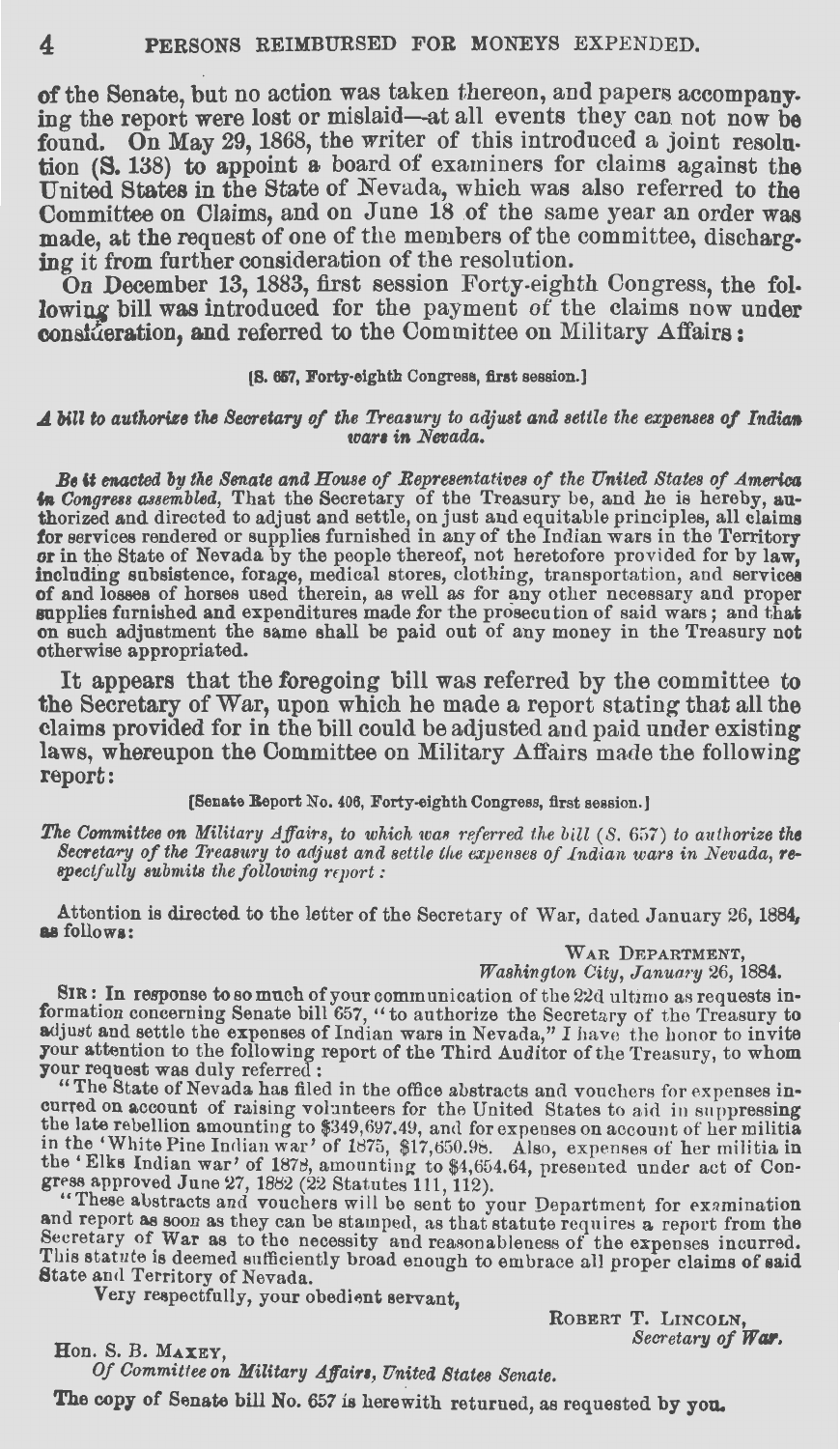It will be observed that it is deemed by the Department that the act approved **June** 27, 1882, is sufficiently broad to embrace all proper claims of Nevada, whether **a** 

State or Territory.<br>For convenience of reference the above act accompanies this report, and an examination thereof and of the construction thereon, satisfies the committee that no additional legislation is necessary.

Wherefore, for this reason, the committee reports back said Senate bill 657, **and**  recommend that it be indefinitely postponed.

The committee evidently understood that the Secretary of War re-<br>garded the existing law sufficient for the payment of the claims in question, and that it was as comprehensive as the bill which was introduced by Senator Jones and referred to the Secretary of War, which contained provisions amply sufficient to pay for services rendered, supplies furnished, and everything which was done to aid in prosecuting the Indian war of 1860. This construction of existing laws was accepted **by**  the legislature of the State of Nevada as an assurance that the Indian war claims of the State and Territory, and the people thereof, when ascertained and established, would be paid. The legislature of Nevada at its next session passed the following act:

#### .AN ACT relative to the proving of Indian war claims (approved February 27, 1885.)

The people of the State of Nerada, represented in senate and assembly, do enact as fol*lows:* SECTION 1. The State board of examiners are hereby authorized and directed to examine into all claims for services rendered, moneys expended, indebtedness incurred, and supplies and necessaries furnished between the first day of January, anno Domini one thousand eight hundred and sixty, and the date of the approval of this act, in repelling invasions and suppressing Indian outbreaks and hostilities within the territorial limits of the present State of Nevada. Said board shall also examine into all claims for horses, equipments, and wagons actually lost by those engaged as **afore**said, while in the line of duty in active service.

SEC. 2. That immediately after the approval of this act the board shall give notice, by publication in some daily newspaper published at the State capital, to all persona having such claims to present them by petition, showing the items and amounts thereof to the board within sixty days from the first publication of the notice, which notice shall be published in each issue of such newspaper for a period of at least thirty days: *Provided*, That if no daily newspaper be published at the State capital, then the notice may be published in such other daily practicable thereafter.<br>SEC. 3. That all persons having such claims shall be permitted to appear personally

before the board and produce such evidence as they may have in support of their respective demands; and all the provisions of sections eight, nine, ten, eleven, and<br>twelve of an act entitled "An act relating to the board of examiners, to define their<br>duties and powers, and to impose certain duties upo approved February seventh, one thousand eight hundred and sixty-five, are hereby made applicable to the examination of claims presented under this act.

SEC. 4. That the evidence presented to the board in support of any such claim shall<br>be reduced to writing, and immediately after the approval or disapproval of the claim, the petition and evidence shall be filed in the office of the governor of the State. **If**  the claim be entirely disapproved the board shall indorse their disapproval upon the petition, and such claim shall not be reconsidered, unless upon presentation by the claimant, within thirty days thereafter, of new and material testimony in its support. If the claim be approved, either in whole or in part, the board shall indorse such approval upon the petition, which indorsement shall show the items and amounts for which the claim is approved, and a certificate of like tenor and effect shall also be given to the claimant whose claim shall have been so approved.<br>SEC. 5. That as soon as all the claims presented under the provisions of this act

shall have been finally acted upon by the board, it shall be the duty of the governor<br>to transmit the claims that have been approved for any amount, together with the<br>evidence in support of them, to the Secretary of the Tr ment at the earliest practicable day.

SEc. 6. Nothing herein contained shall be so construed as to make the State **of**  Nevada liable for the amount of any approved claim, or any amount of money whatever, except as the same may be received from the Treasury of the United States for the payment of such claims, and then only for the particular claims allowed by the United States Government, and to the extent of such allowance (Stats. Nev. 1885, p. 47).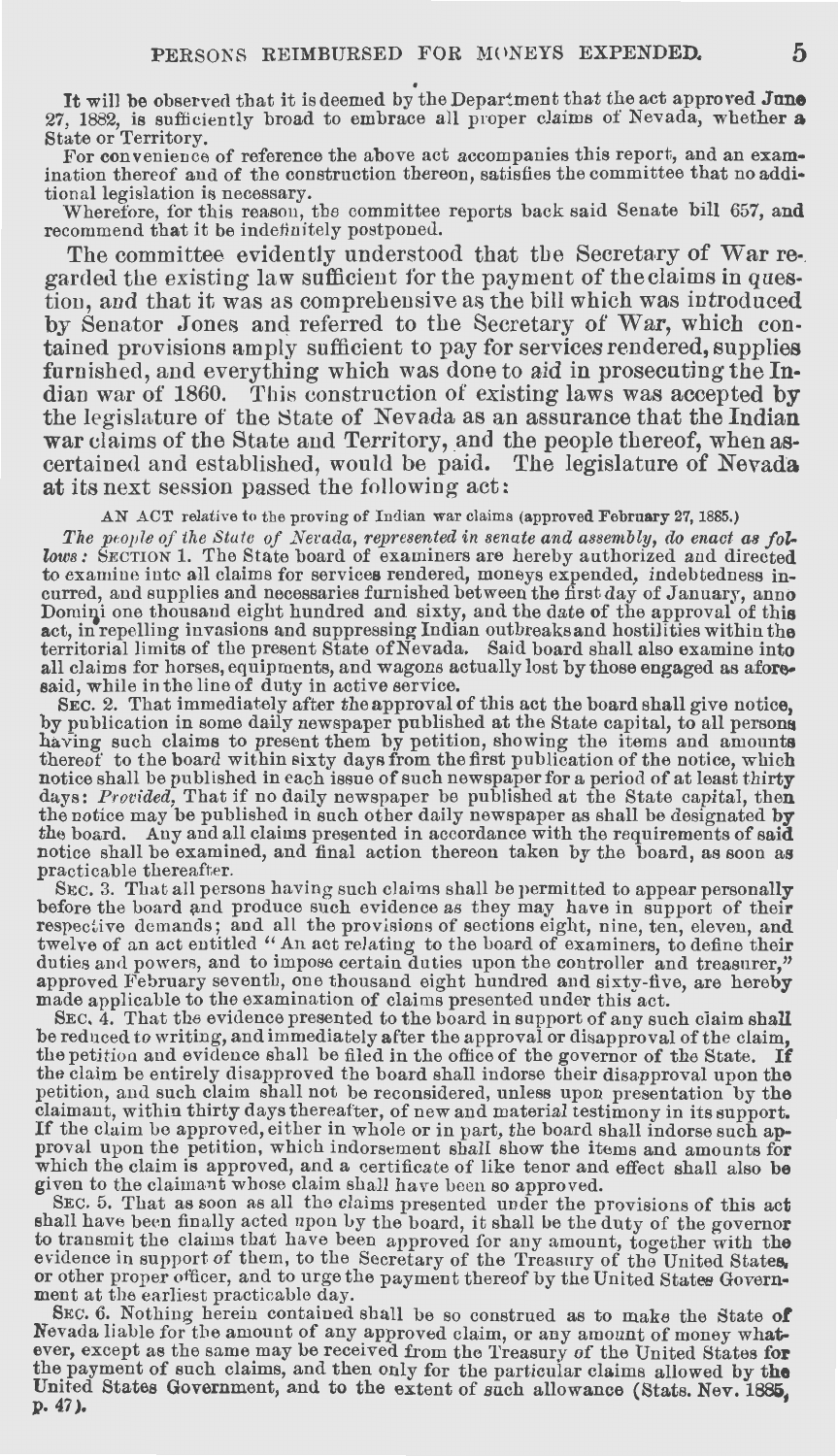Under this act many of the claims for the Piute Indian war of 1860 **were** presented and laboriously and carefullyexamined by the board of examiners of the State of Nevada. This board of examiners is a permanent board which passes upon all claims against the State of Nevada before the same can be paid, and was not a special board organized for the purpose of examining these claims. It is composed of the governor, secretary of'state, and attorney-general, and has served a most beneficial purpose in protecting the treasury of the State from the payment of unjust demands. A notice was published, as provided in the act abovequoted, and all claims presented within the time provided in the notice were examined; and only such claims were allowed as were established by evidence. Many claims were rejected altogether, and most of the claims presented were reduced in amount. All the allowances made and provided for in the bill under consideration are established by the evidence reported by the board and referred to your committee. The investigation made by the board was much more careful and accurate than a committee of Congress could make on the *ex-parte* evidence usually presented for the adjustment of claims of this character. The committee, however, have not relied on the findings of the board, but have examined the evidence in each case upon which the findings were made, and have arrived at the same conclusions which the board of examiners reached in its investigation, with the exceptions herein-<br>after stated. after stated.

The following is a synopsis of the result of the examination made by the board, taken from the biennial report of the secretary of' state **of Nevada for 1885-'86:** 

#### **INDIAN WAR CLAIMS,**

At the last session of the legislature an act was passed directing the board of ex-<br>aminers to inquire into and pass upon all claims for services rendered, moneys ex-<br>pended, indebtedness incurred, and necessaries furnishe **and** Febrnary *Z7,* 1885, in repelling invasions and suppressing Indian outbreaks and hostilities within the territorial limits of the present State of Nevada. By virtue **of**  this act the board of examiners devoted much time and care to the taking of testimony and to the faithful performance of the arduous duties imposed upon them by the legislature in this connection. It required several months of industrious appl eation on the part of the board, involving a mass of correspondence that reached to nearly every portion of the United States. The amounts allowed the several claim**ants** are given below:

| Claimant.                               | Principal. | Interest. | Total.     |
|-----------------------------------------|------------|-----------|------------|
|                                         | \$150.00   | \$225.00  | \$375.00   |
|                                         | 740.00     | 1, 110.00 | 1,850.00   |
|                                         | 385.00     | 577.50    | 962.50     |
|                                         | 219.00     | 328.50    | 547.50     |
|                                         | 979.00     | 1,468.50  | 2, 447, 50 |
|                                         | 326.00     | 489.00    | 815.00     |
|                                         | 307.00     | 460.50    | 767.50     |
|                                         | 350.00     | 525.00    | 875.00     |
|                                         | 327.00     | 490.50    | 817.50     |
|                                         | 1,549,00   | 2, 323.50 | 3, 872, 50 |
|                                         | 95.00      | 142.50    | 237.50     |
|                                         | 152.00     | 228.00    | 380.00     |
|                                         | 120.00     | 180.00    | 300, 00    |
|                                         | 110.00     | 165.00    | 275.00     |
|                                         | 157.00     | 258.00    | 430.00     |
|                                         | 266.00     | 399.00    | 665.00     |
|                                         | 269.00     | 403.50    | 672.50     |
|                                         | 580.00     | 225.00    | 805.00     |
|                                         | 405.00     | 607.50    | 1,012.50   |
|                                         | 152.00     | 228.00    | 380.00     |
| Lizzie J. Donnell, heir of Major Ormsby | 1, 825, 00 | 2,737.50  | 4, 562, 50 |
| $J. M.$ Gatewood $\ldots$               | 894.00     | 1,341.00  | 2, 235, 00 |
| J. M. Gatewood, supplemental claim      | 150.00     | 225.00    | 375.00     |
|                                         | 305,00     | 457.50    | 762.50     |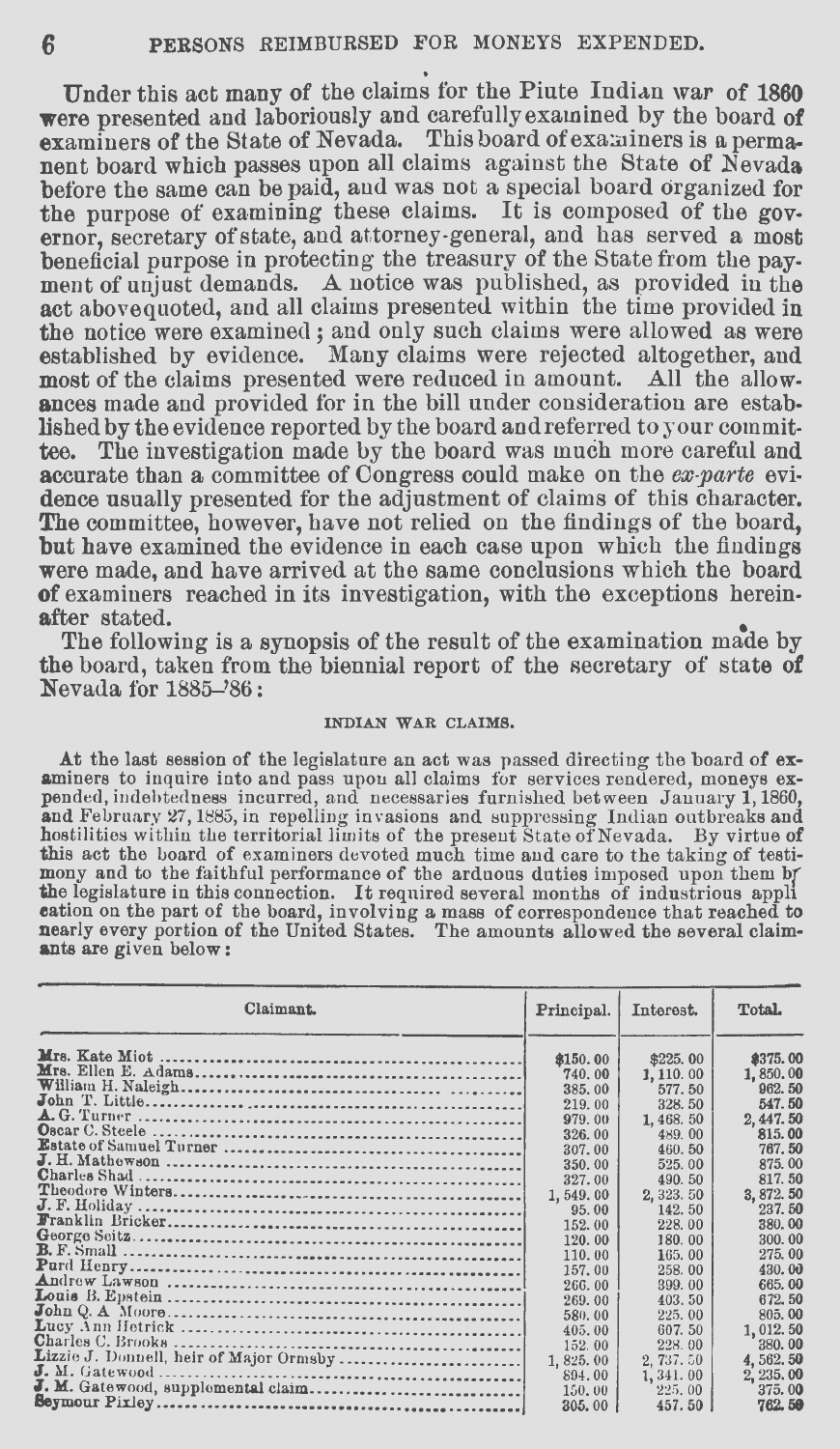#### PERSONS **REIMBURSED FOR MONEYS EXPENDED.**

| Claimant.                                      | Principal.                                                                                                                                                                                                                                             | Interest.                                                                                                                                                                                                                                                       | Total.                                                                                                                                                                                                                                                                           |
|------------------------------------------------|--------------------------------------------------------------------------------------------------------------------------------------------------------------------------------------------------------------------------------------------------------|-----------------------------------------------------------------------------------------------------------------------------------------------------------------------------------------------------------------------------------------------------------------|----------------------------------------------------------------------------------------------------------------------------------------------------------------------------------------------------------------------------------------------------------------------------------|
| Gould and Curry Mining Company.<br>Robert Lyon | 3, 231, 00<br>269.00<br>95.00<br>168.00<br>513.00<br>1,000,00<br>519.00<br>290.00<br>763.00<br>750.00<br>3, 130, 00<br>1,694.00<br>150.00<br>310.00<br>750.00<br>130, 00<br>171.00<br>95.00<br>505.00<br>225.00<br>95.00<br>500.00<br>499.00<br>145.00 | 4,846.50<br>403.50<br>132.50<br>252.00<br>769.50<br>1,500.00<br>778.50<br>435.00<br>1, 144, 50<br>1, 125, 00<br>5,445.00<br>2,541.00<br>225.00<br>465.00<br>1, 125.00<br>195.00<br>256.50<br>132.50<br>757.50<br>337.50<br>132.50<br>750.00<br>748.50<br>217.50 | 8,077.50<br>672.50<br>227.50<br>420.00<br>1, 282, 50<br>2,500.00<br>1, 297.50<br>725.00<br>1.907.50<br>1,875.00<br>8, 575, 00<br>4, 235.00<br>375.00<br>775.00<br>1,875,00<br>325.00<br>427.50<br>227.50<br>1, 262, 50<br>562.50<br>227.50<br>1, 250, 00<br>1, 247, 50<br>362.50 |
| E. Penrod.                                     | 590.00<br>202.00<br>334.00<br>664.00                                                                                                                                                                                                                   | 885.00<br>303.00<br>508.00<br>996.00                                                                                                                                                                                                                            | 1,475,00<br>505.00<br>835.00<br>1,660.00                                                                                                                                                                                                                                         |
|                                                | 95,00                                                                                                                                                                                                                                                  | 132.50                                                                                                                                                                                                                                                          | 227.50                                                                                                                                                                                                                                                                           |
|                                                | 400.00                                                                                                                                                                                                                                                 | 600.00                                                                                                                                                                                                                                                          | 1,000.00                                                                                                                                                                                                                                                                         |

The action of the board of examiners upon each claim in the foregoing list, together with the evidence upon which it was based, was transmitted to the Secretary of the Treasury, in accordance with the act of the State of Nevada above quoted, accompanied with the following letter:

#### **EXECUTIVE DEPARTMENT, GOVERNOR'S OFFICE,**

*Carson City, Nev., February* 13, 1886.

SIR: In compliance with the provisions of section 5 of an act of the legislature **of**  this State, entitled "An act relative to the proving of Indian war claims," approved<br>February 27, 1885, I have the honor to transmit herewith the claim of  $\frac{1}{\sqrt{2}}$ <br>for the sum of  $\frac{2}{\sqrt{2}}$ , and respectfully urge the practicable day.

I have the honor to remain, your obedient servant,

**CHAS. E.** LAUGHTON, Lieutenant and Acting Governor.

#### Hon. DANIEL MANNING,

*Secretary of the Treasury, Washington, D. C.* 

On receipt of the papers in these cases by the Secretary of the Treasury they were duly referred to the Third Auditor of the Treasury for report, who, on March 2, 1886, replied as follows:

#### TREASURY DEPARTMENT, THIRD AUDITOR'S OFFICE,

*Washington, D. C., March* 2, 1886.

SIR: I have the honor to return claims of Ellen E. Adams and fifty-four others, being those which were transmitted to you by the letter of the acting governor of **Ne**vada, dated February 13, 1866.

An act of the legislature of Nevada, approved February 27, 1885, provided that certain claims might be presented to the State board of examiners, consisting of governor, secretary of state, and attorney-general; and that the governor should transmit to the Secretary of the Treasury of the United States, or other proper officer, such of the claims as should be approved in any sum by said board, and urge their payment by the United States.

The claim of Mary M. Stiles (formerly McDowell), will be specially mentioned below.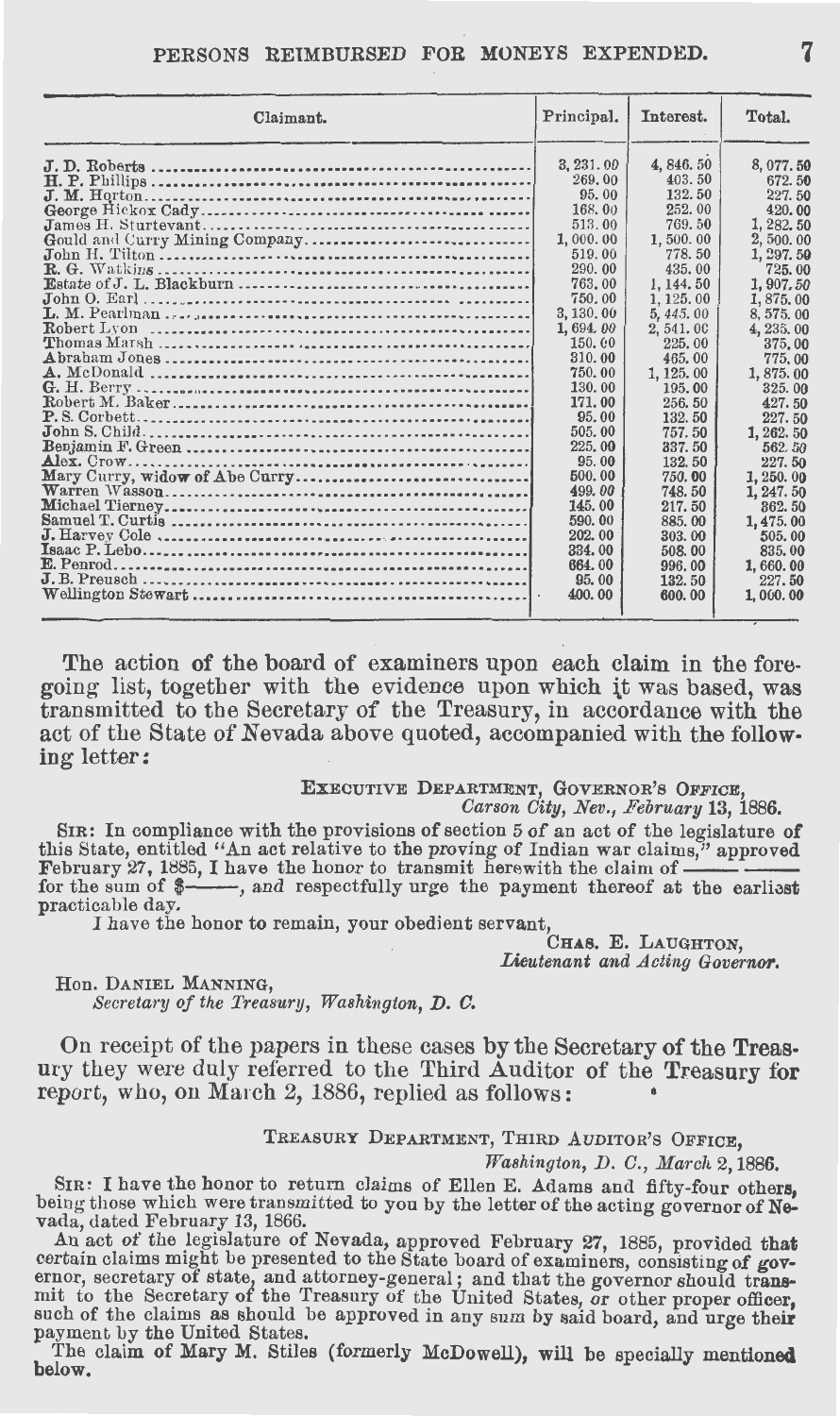The claims of the fifty-four others are for compensation for military service in, or supplies, etc., furnished to, militia of the State engaged in suppressing Indian hostilities in 1860. I do not find that provision has been made by any law of the United States for the adjudication of such claims. For two reasons at least they do not come within the provisions of the act of Congress of June 27, 1882 (18 Stat., 111):

First. The act was confined to expenses, etc., in organizing, etc., forces called into active service by the authorities of a State or Territory between April 15, 1861, and June 27, 1882, whereas all these claims are alleged to have occurred in 1860.

Second. The act did not authorize the adjudication of any claims of individuals, but only claims of States or Territories, and only for expenses incurred or indebtedness assumed by the States or Territories. Nevada has not indebtedness alleged in the fifty-four claims, on the contrary the sixth section of the State act above referred to is in these words: "Nothing herein contained shall be con-State act above referred to is in these words: "Nothing herein contained shall be construed as to make the State of Nevada liable for the amount of any approved claim,<br>or any amount of money whatever, except as the same ma States Government, and to the extent of such allowance."

The board did not consider the claim of Mary M. Stiles (formerly McDowell), hold ing that it was not of the class of claims which the State act of February 27, 1885, authorized it to pass upon ; but, by oversight, probably, it has been forwarded to you with the others. Her claim is for boarding and lodging officers and soldiers of the United States at her hotel April 1, 1863, to about May 1, 1864, \$3,450. In its present form it is not entitled to any adjudication, there being no attempt to set out any ac- count, and the amount demanded being the product of mere guess-work. 'fhe United States is not liable for hotel bills of its officers; and if she furnished board or lodging to United States soldiers under any proper authority she could readily have collected at the time all which was due her. The presumption is that she would not have **de**ferred a demand for twenty-two years.

I recommend that the papers in her case be transmitted to the Secretary of War, with suggestion that they be placed on file, for use in the event of the presentation of a claim by her.<br>I recommend that the fifty-four other claims be returned to the governor of Ne-

vada, this Department having no authority to entertain them. Very respectfully

JNO. S. WILLIAMS,<br>*Auditor*.

Hon. DANIEL MANNING, *Secretary of the Treasury.* 

On the receipt of the foregoing report from Third Auditor, the Secretary of the Treasury returned all the papers to the governor of Nevada, with the following letter:

> TREASURY DEPARTMENT, *March* 5, 1886.

#### The honorable GOVERNOR OF NEVADA:

SIR: I have the honor to acknowledge the receipt of your communication of the 13th ultimo, transmitting to this Department, in compliance with an act of the legislature of Nevada, February 27, 1885, fifty-five claims for compensation for military service in, or supplies, etc., furnished to militia of the State engaged in suppressing<br>Indian hostilities in 1860, with the exception of the claim of Mary M. Stiles (form-<br>erly McDowall), which is for boarding and lodging States in 1863 artd 1864.

In reply thereto, I have to state that no provision has been made by Congress for<br>the adjudication of these claims. They do not come within the terms of the act of<br>June 27, 1882 (22 Stat., 111), being "An act to authorize

**Poses,"** and are returned herewith as a class of claims which can not be entertained without legislation by Congress.

A copy of the Third Auditor's report in the matter is inclosed for your information, **and** <sup>t</sup> he papers of the case of Mrs. Stiles **have** been forwarded to the Secretary of War, **as** recommended by the Auditor.

Respectfully, yours,

**D,** MANNING, *Secretary,*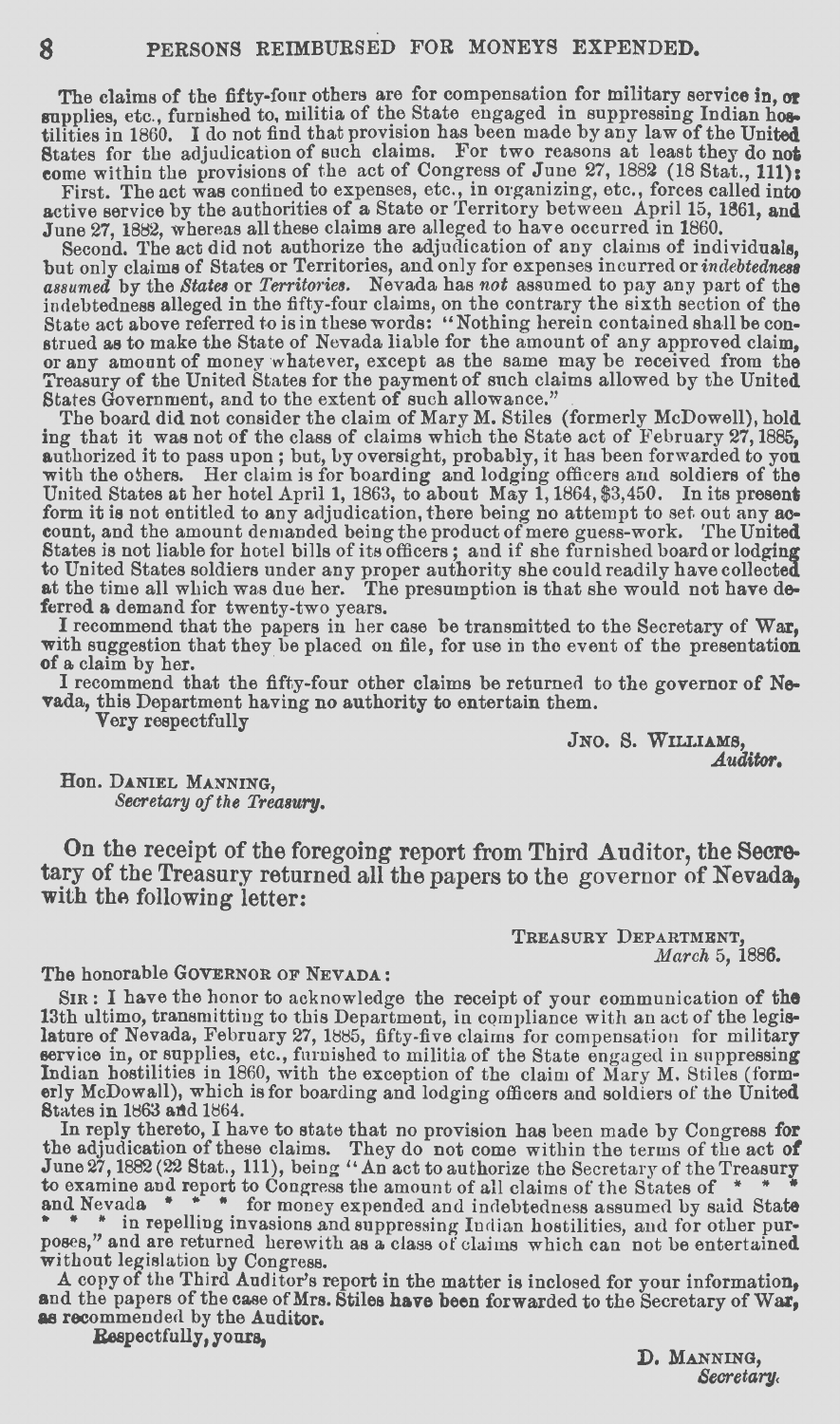It will be observed by the foregoing that the Treasury Department differed from the conclusions of the Committee on Military Affairs (which were based on the letter of the War Department), in holding that the claims could not be paid without further legislation by Congress.

More than one-half of the allowances made by the board of examiners of Nevada was for interest. This your committee disallow. There are several items allowed by the board for services during the first expedition under Major Ormsby before the arrival of the United States troops. These items your committee have also rejected, and confined the allowances for services in the expedition in which the volunteer troops under Colonel Hays acted in conjunction with the United States forces under Captain Stewart.

There is no question about the justice of the claims allowed by your committee. It is true many years have elapsed since these claims arose, but the claimants can hardly be charged with negligence, having prepared their claims within a reasonable time and presented them to Congress, with the evidence upon which they are based. The claims are all small, averaging a little over \$500 each, and the claimants are generally poor and unable to come to Washington to prosecute their individual claims. The amount involved is probably less than one-tenth **of**  the money, supplies, and services contributed by citizens during **the**  Pi-Ute war.

Congress has already recognized the obligation of the United States to pay these claims. On June 17, 1874, an act was passed directing the Secretary of the Treasury to pay the sum of \$19,473.50 to John M. McPike, in full settlement for beef and supplies furnished the troops by Jordan & McPike in quelling the Indian disturbances in the Territory of Utah, now the State of Nevada, in 1860. (See U.S. Stat., p. 40 of private acts, chap. 296.)

On March 3, 1885, an act was passed directing the payment to John M. Dorsey of \$9,021.33, and to William F. Shepard \$3,746.66, in full settlement for beef and supplies furnished the troops by Wallace, Dorsey & Shepard, and S. B. Wallace, in quelling the Indian disturbances in the Territory of Utah, now the State of Nevada, in the year 1860. (See U. S. Stats., vol. 23, p. 674.)

These claims were sufficiently large to enable the claimants to prosecute them in Washington, but they were no more meritorious than the small individual claims provided for in the bill under consideration, which arose out of the same war and under the same circumstances as the claims already paid by Congress. Several reports were made in both Houses upon the claims of Dorsey & Shephard and Jordan & Mc-Pike. The first of these reports was made by Mr. Willey from the Senate Committee on Claims during the third session of the Forty-first Congress, from which we make the following extracts:

In the spring of 1860 great alarm was excited among the inhabitants of Virginia City and its vicinity, then in Utah Territory, by the depredations of the Pi-Ute Indians. An irregular force of about one hundred persons, consisting of many of the best citizens, was organized, armed with such weapons as they could procure, and went out from Virginia City to chastise the Indians. The expedition was unfortu-<br>nate, falling into ambush, where some sixty of said citizens were killed by the Indians and the others dispersed. This greatly increased the alarm, and there was good reason to fear that the settlements around Virginia City, if not the town itself, would be attacked by the Indians in large force. There were n stances the governor of California and the United States officer in command of the Department of the Pacific sent forward to Virginia City arms and ammunition, in charge of proper officers. Two or three hundred volunteers also came along with the United States troops. The citizens of Virginia City and vicinity, together with the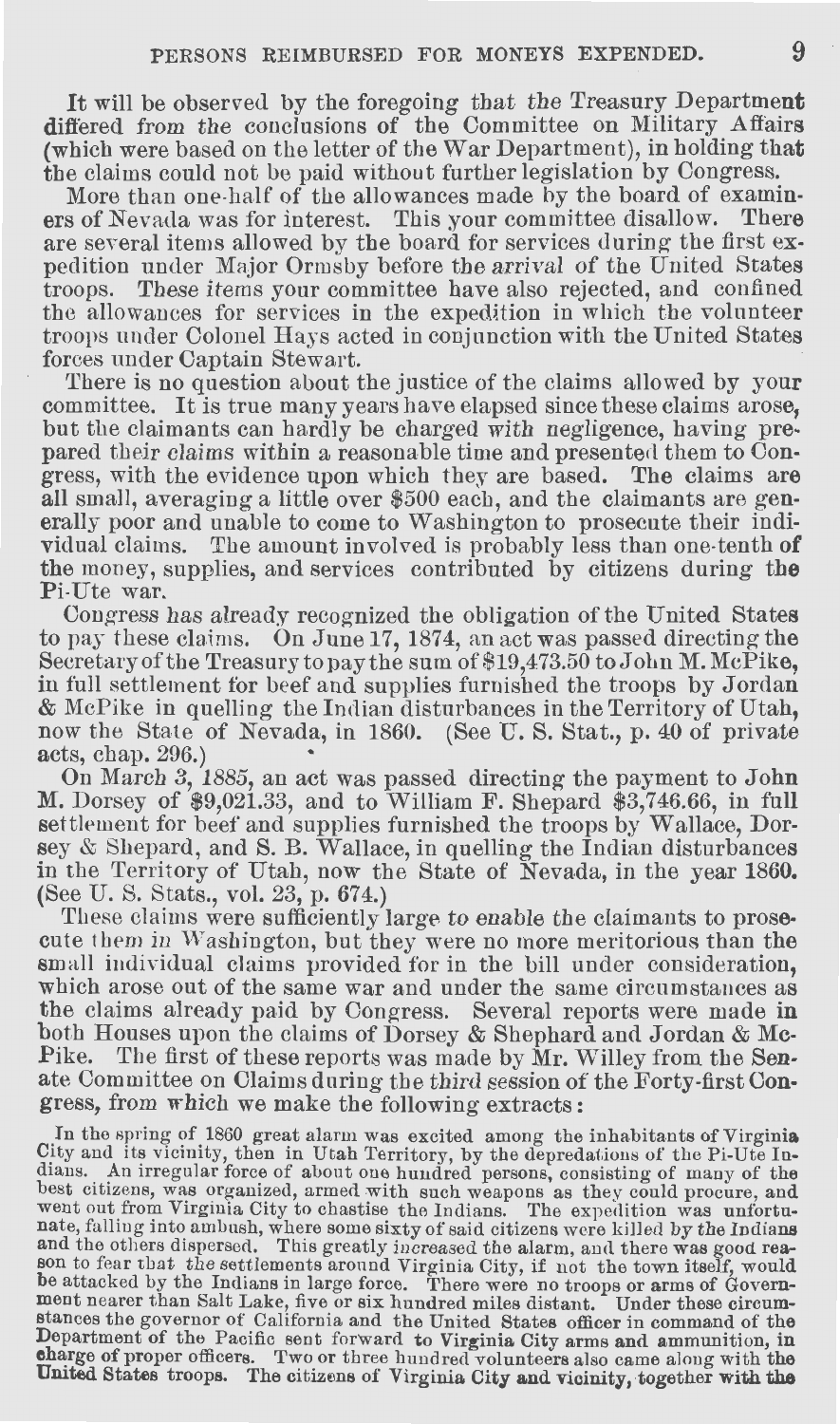United States troops and voluuteersfrom California, organized a regiment and **selected**  Col. Jack Hays, who happened to be there at the time, to take command thereot: Thus organized and thus commanded, this improvised regiment marched against **the**  Indians, and, after a hard-fought battle, whipped them severely and secured peace and safety.

The evidence shows that this expedition against the Indians was necessary for the preservation of the lives and p1operty of the people of Virginia City and vicinity, and that its organization and success perhaps preserved the people there from destruction. The Government had no troops there ; the danger was instant ; there were no means of preventing destrnction excepting those adopted. The people themselves did what the Government should, perhaps, have been prepared to do. Under these circumstances the committee think there is a moral and equitable obligation resting on the Government to pay the necessary expenses of the expedition.

'fhe prices charged for the supplies seem to be high, but the testimony is all to the effect that, under the adverse circumstances of the case, they could not have been furnished for less.

#### **STATEMENT OF WILLIAM M. STEWART.**

#### UNITED STATES SENATE, April 14, 1888.

William **M.** Stewart **states** that he was in Virginia City during the war of 1860; that he aided in fitting out both expeditions against the Indians and contributed for that purpose \$1,000, for which he never has and never will present a claim; that many citizens of both California and Nevada contributed considerable sums of money who will never make claims for the same; that he knows most of the persons for whose relief this bill is presented, and knew them at the time of the war; that he is unable to state what amount any particular individual contributed, but does know that nearly every person in the Territory of Nevada contributed freely to the full ex- tent of their means, and that from his general knowledge of the subject he believes **the** claims presented are just and reasonable.

**WM. M.** STEWART, *Nevada.* 

Congress has in numerous instances paid claims of the same character of those provided in the bill under consideration, among which the following are cited as precedents:

By act approved March 3, 1797, entitled "An act making appropriations for the military and naval establishments for the year 1797," appropriations were made, to satisfy and discharge claims for militia service on the frontiers of Georgia, the sum of \$70,496.35; for militia service on the frontiers of Kentucky, \$3,836.76; and for militia service on the frontiers of South Carolina,

By an act approved May 13, 1800, the accounting officers of the Treasury were<br>authorized to settle the accounts of the militia who served on an expedition com-<br>manded by Maj. Thomas Johnson against the Indians in the year **be** paid out of any moneys in the Treasury not otherwise appropriated.

By section 3 of an act of Congress approved March 14, 1804, making appropriations for the support of Government for the year 1804, it was provided "that the sum which shall be found due on a settlement of the accounts of the militia who served on an expedition commanded by Maj. Thomas Johnson against the Indians in the year 1794, be paid out of any moneys in the Treasury not otherwise appropriated, the appropriation made by the act of the 13th of May, 1800, having been carried to the credit of the surplus fund."

By the se\_coJ?,d section of an act approved March 2, 1829 (Army appropriation bill), **an** appropriation was made of \$856.55 to pay a company of Illinois militia commanded by Captain Morgan, called into service on the northwestern frontier in 1827, to be<br>settled by the Secretary of War agreeably to the third section of the Army appropriasettled by the Secretary of War agreeably to the third section of the Army appropria- tion bill, approved March 21, 1828.

By an act approved July 2, 1836, the Secretary of War was directed to ascertain the sums severally due to persons who performed duty in the companies commanded<br>by Captains Crawford, Wallis, and Long, of the militia of Missouri, and in the com-<br>panies of Captain Siglor, of the militia of Indiana, for t of those States against the Indians, and to cause them to be paid for the time they were actually engaged in said service in the year 1832, at the rate and according to the principles established for the payment of similar services rendered the United States.

By the third section of an act approved March 1, 1837, the Secretary of Warwas di-<br>peoted to canse to be paid to the volunteers and militia of Kentucky, Tennessee, Alabama, and Miasiesippi, including the companies in Mississippi mustered into the serv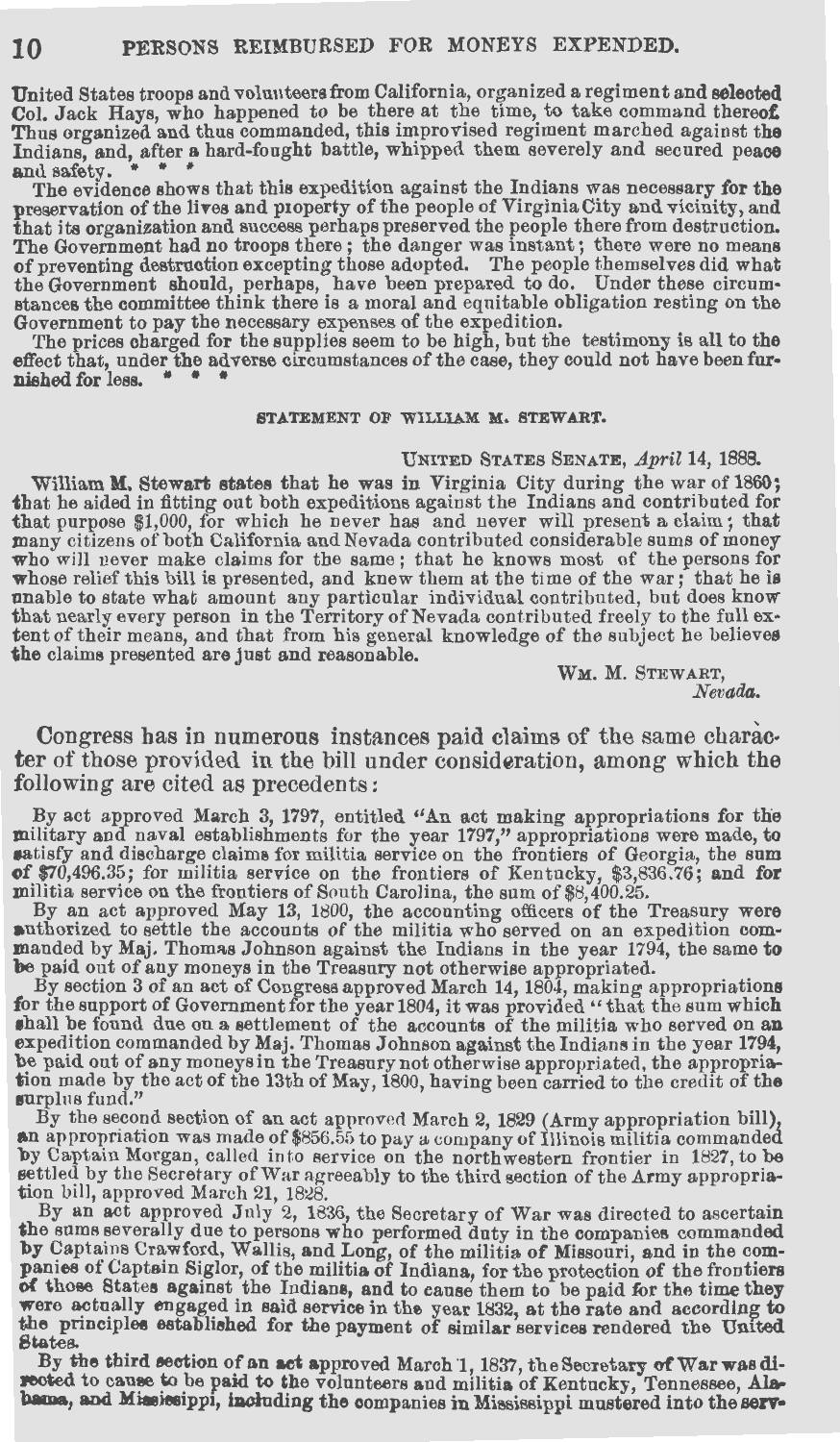ice, who were duly called into service, and whose service was accepted by the executives of the States, respectively, during the summer of the year 1836, under requisitions from the Secretary of War, or from generals commanding the troops of **the**  United States, and who were discharged before marching, the amount of one month's pay, with all the allowances to which they would have been entitled if they had been in actual service during the period of one month ; and by the fourth section of said<br>act an appropriation was made for paying the Rifle Rangers, Coosada Volunteers, and Holt and battalion staff, to be paid on presentation of the rolls of said companies and battalion staff to the Paymaster-General, with evidence of the time they were in the service against the Creek Indians in the months of May and June, 1836.

By an act approved February 4, 1843, the Secretary of War was authorized to cause to be paid to the companies of Captains Johnson, Henderson, Knight, Jones, and North, for services rendered in the year 1840, according to the muster-rolls of said companies, and also the companies of Captains Jernigan and Sweat, for services rendered in the year 1841, according to the muster-rolls of said companies, such payment to be governed by the laws and regulations applicable to the payment of vol-

unteers and militia of the United States.<br>By act approved March 3, 1843, the accounting officers of the Treasury were authorized and required to settle the claims for supplies furnished the Florida militia,

the payment of which was provided for by act of August 23, 1842, upon principles of<br>equity and justice, under the directions of the Secretary of War.<br>By act approved August 7, 1848, the Secretary of the Treasury was direct espie, Peake, Vernon, and Rogers in 1836, to each the sum of 40 cents per day for the use and risk of his arms, and the sum of 15 cents per day for forage from the 1st of November, 1836, until they were finally discharged.

the appropriation mentioned in the act to "settle and adjust the expenses of the defense of the people of Oregon from the attacks and hostilities of the Cayuse Indians, in the years of 1847 and 1848, approved February 14, 1851," the sums found due and allowed by Commissioners Wait and Rice and by the governor of Oregon.

By act approved March 3, 1853, supplying deficiencies in the appropriations for the year ending June 30, 1853, the sum of \$10,569.06 was appropriated for Mexican hos $t$ ilities.

By the same act the sum of \$18,060.49 was appropriated for pay of Louisiana and Texas volunteers.

By an act approved March 3, 1855, making appropriations for the civil and diplomatic expenses of Government for the year ending June 30, 1856, it was provided that the sum of \$25,000 be appropriated to pay the necessary expenses of six companies **of**  volunteers called into the service of the United States by Brigadier-General Smith, in the State of Texas, to be paid under the direction of the Secretary of War.

By an act making appropriations for the support of the Army for the year ending the 30th of June, 1856, and for other purposes, approved March 3, 1855, an appropriation of \$137,755.38 was made for pay, supplies, and traveling expenses of six companies of Texas volunteers called into the service by the

By act of March 2, 1861, \$400,000 was appropriated for pay of volunteers in Oregon and Washington in suppression of Indian hostilities in 1855-'56.

ANACT making appropriations for the payment of the awards made by the commissioners appointed under and by virtue of an act of Congress entitled "An act for the relief of persons for damages sustained by reason of the depredations and injuries by certain bands of Sioux Indians." Approved February 16, 1863.

Be it enacted by the Senate and House of Representatives of the United States of America in *Congress assembled*, That the sum of nine hundred and twenty-eight thousand four hundred and eleven dollars, or so much thereof as may be necessary, be, and the same<br>is hereby, appropriated, out of any money in the Treasury not otherwise appro-<br>priated, for the payment of the several amounts awarded by persons for damages sustained by reason of the depredations and injuries by certain bands of Sioux Indians," approved February 16, 1863, to the several persons, firms estates, and corporations, respectively, to whom such amounts were awarded by said commissioners. \* \* \* (13 Stats. at Large, p. 92.)

By act approved March 3, 1875, making appropriations for sundry civil expenses **of**  the Government for the year ending June 30, 1876, the sum of \$25,000 was reappropriated for the payment of volunteers of Washington and Oregon Territories who were engaged in the suppression. of Indian hostilities therein in the years 1855 and 1856, and for the payment of claims for services, supplies, and transportation incurred **in**  the maintenance of said ,volunteers, and for horses and other property lost or **destroyed**  in said service, as provided for by the act of Congress approved March 2, 1861.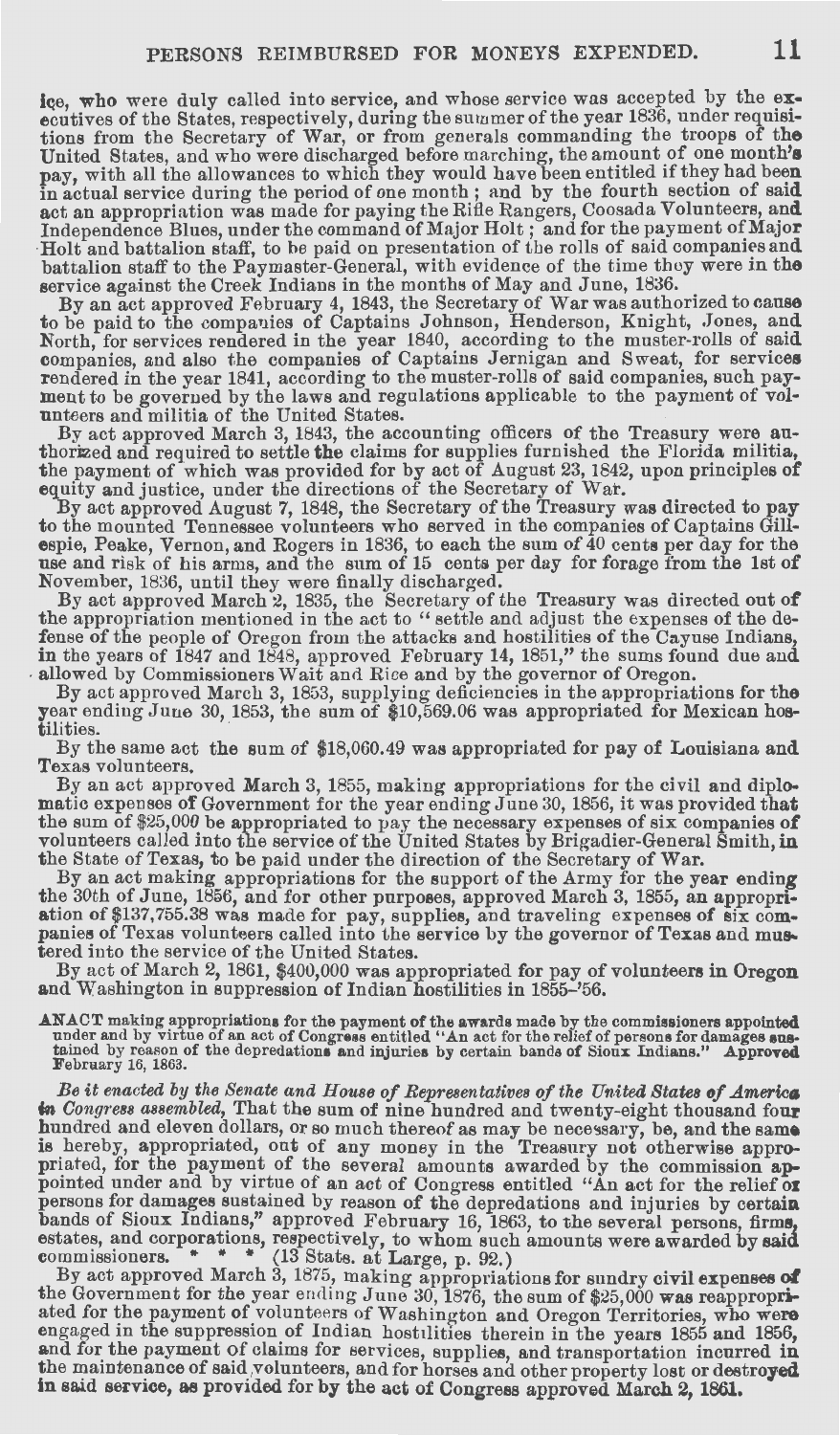AN ACT for the relief of citizens of Montana who served with the United States troops in the war with the Nez Perces and for the relief of the heirs of such as were killed in such service.

Be it enacted by the Senate and House of Representatives of the United States of America in *Congress assembled*, That each volunteer who joined the forces of the United States. in the Territory of Montana, during the war with the Nez Perce Indians, shall be paid one dollar per day during the term ot such service, from the time that he left his home until be was returned thereto, including all time spent in hospital under treatment by such as received wounds or other injuries in such service.

SEC. 2. That all persons who were wounded or disabled in such service, and the heirs of all who were killed in such service, shall be entitled to all the benefits of the pension laws, in such manner and to the same extent as if they had been duly mustered into the regular or volunteer forces of the United States.

SEC. 3. That all horses and arms lost in such service shall be paid for at their actual value, to be duly ascertained by the commanding officer or the district of Montana:<br>*Provided*, That no payment shall be made for such losses except upon the statement of<br>the commanding officer of the United States troops other proofs as may be required by the commanding officer and the United States quartermaster for the district of Montana, to establish the fact that such losses were made in the service of the United States.

Approved, March 3, 1881. (U. S. Stat. at Large, vol. 21, p. 641.)

And by the secord section of an act approved January 6, 1883, the Secretary of the Treasury was directed to pay to the State of Califor nia and to the citizens thereof, their heirs, representatives, or assigns, **the** sum of \$4,441.33 for arms, ammunition, supplies, transportation, **and** services of volunteer forces in suppressing Indian hostilities in **said** State during the said years of 1872-'73, as the same were specifically reported to Congress by the Secretary of War December 15, **1874.** 

The committee report back a substitute for the bill (S. 2542), and recommend its passage.

Since the foregoing report was made, and since the passage through the Senate at the several times hereinbefore mentioned of the bill for the payment of the claims therein enumerated, and since the several favorable reports were made in the House of Representatives on said claims, other claims arising at the same time and place and under the the ame circumstances have come to the knowledge of your committee and are provided for herein.

The committee has again examined the evidence and the decisionsof' the Nevada State Board of Examiners in each case and finds the evidence sufficient to establish equity in all the claims passed upon by said board. But the committee has not the means of scrutinizing the evidence or obtaining further evidence as to the just amount due each claimant. It has, therefore, come to the conclusion that the whole matter should be examined in the Treasury Department, where the officers of the Government and the claimants will be fully represented.

The Court of Claims has no jurisdiction of these claims under existing law, but they fall within that class of claims which has been uniformly recognized and paid by the United States. In most of these cases the property taken, services rendered, money expended, and supplies furnished were in aid of the volunteer troops cooperating with United States forces in suppressing Indian hostilities in 1860, within the Territorial limits of the present State of Nevada.

The chief questions to be considered are—the value of the property taken, services rendered, supplies furnished, and the amount of money